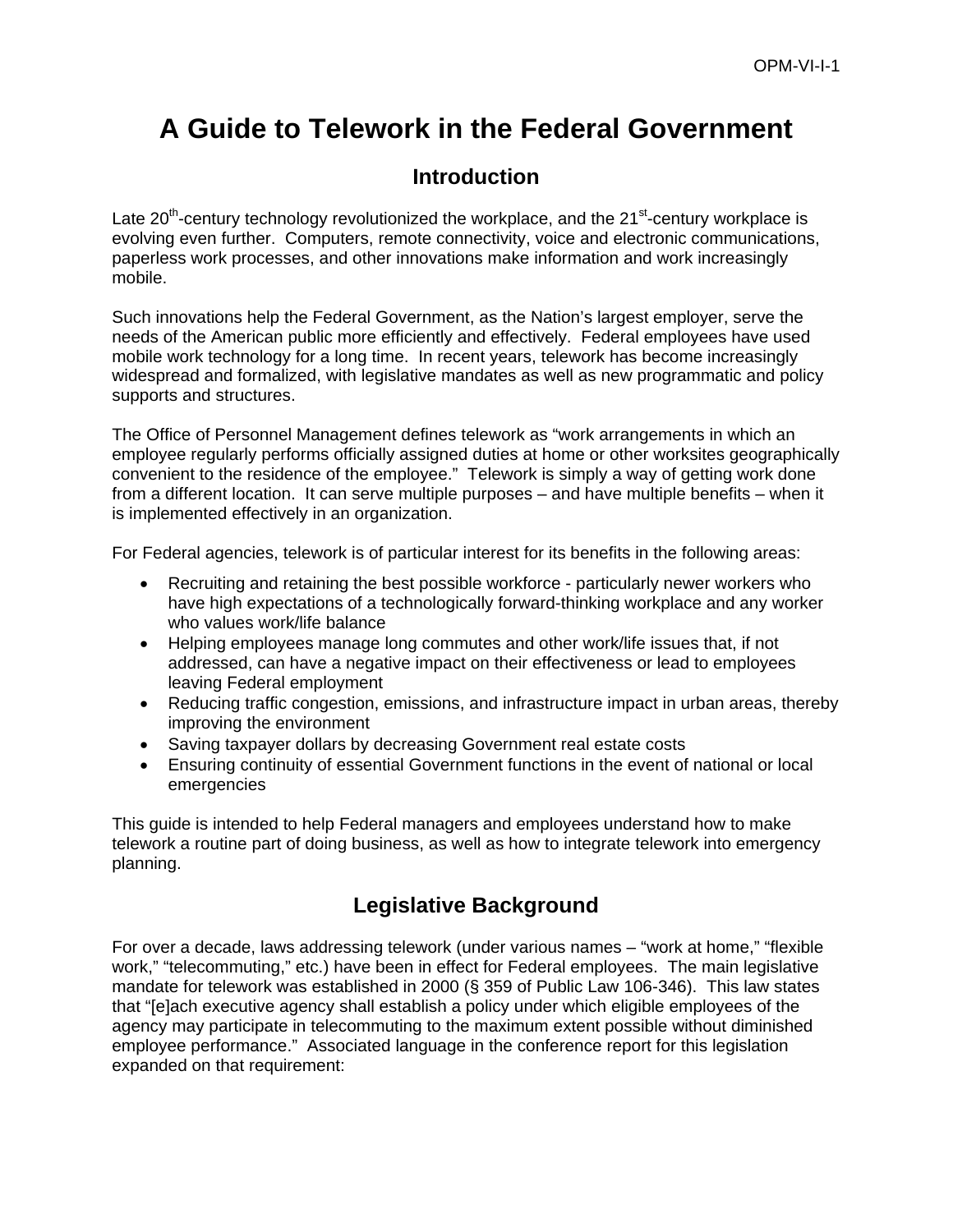*Each agency participating in the program shall develop criteria to be used in implementing such a policy and ensure that managerial, logistical, organizational, or other barriers to full implementation and successful functioning of the policy are removed. Each agency should also provide for adequate administrative, human resources, technical, and logistical support for carrying out the policy.* 

Further legislation (Public Law 108-199, Division B, § 627 of January 23, 2004, and Public Law 108-447, Division B, § 622 of December 8, 2004) followed this mandate with directives to certain agencies to increase telework participation in the workforce by specified amounts.

As part of this congressional mandate, OPM began to survey Federal agencies about telework in 2000. This Call for Telework Data collects information about agency programs and participation rates.

# **Joint OPM/GSA Support**

OPM and the General Services Administration (GSA) work together to support telework in Federal agencies. The joint OPM/GSA Website [www.telework.gov](http://www.telework.gov/) provides information to agencies, managers, and employees about how to effectively implement telework programs and arrangements. OPM and GSA also work directly with telework coordinators in each agency to provide guidance and assistance.

# **Definitions/Types of Telework**

The terms "telework," "telecommuting," "flexible workplace," "remote work," "virtual work," and "mobile work" are all used to refer to work done outside of the traditional on-site work environment. These terms are defined in different ways and used in different contexts to refer to anything from jobs that are completely "virtual" or "mobile," to arrangements that enable employees to work from home a few days per week or per month.

OPM uses the term "telework" for reporting purposes and for all other activities related to policy and legislation. OPM defines telework as "work arrangements in which an employee regularly performs officially assigned duties at home or other work sites geographically convenient to the residence of the employee."

Telework arrangements in the Federal Government are most often part-time rather than fulltime, although full-time telework does exist. Agencies may, at their own discretion, define and use the types of telework that best fit their business needs. However, for purposes of reporting and judging progress towards meeting the legislative mandate, OPM will count employees whose telework frequency is in one of the following categories only:

- Regular/recurring at least 3 days per week
- 1 or 2 days per week
- Less often than once a week, but at least once a month

#### **As defined by OPM, telework is not—**

- Work extension: Many employees take work home with them. This is remote work, but it is not considered telework within the scope of the legislation.
- Mobile work: Some agencies have employees who, by the nature of their jobs, are generally off-site, and may even use their home as their "home base." Because their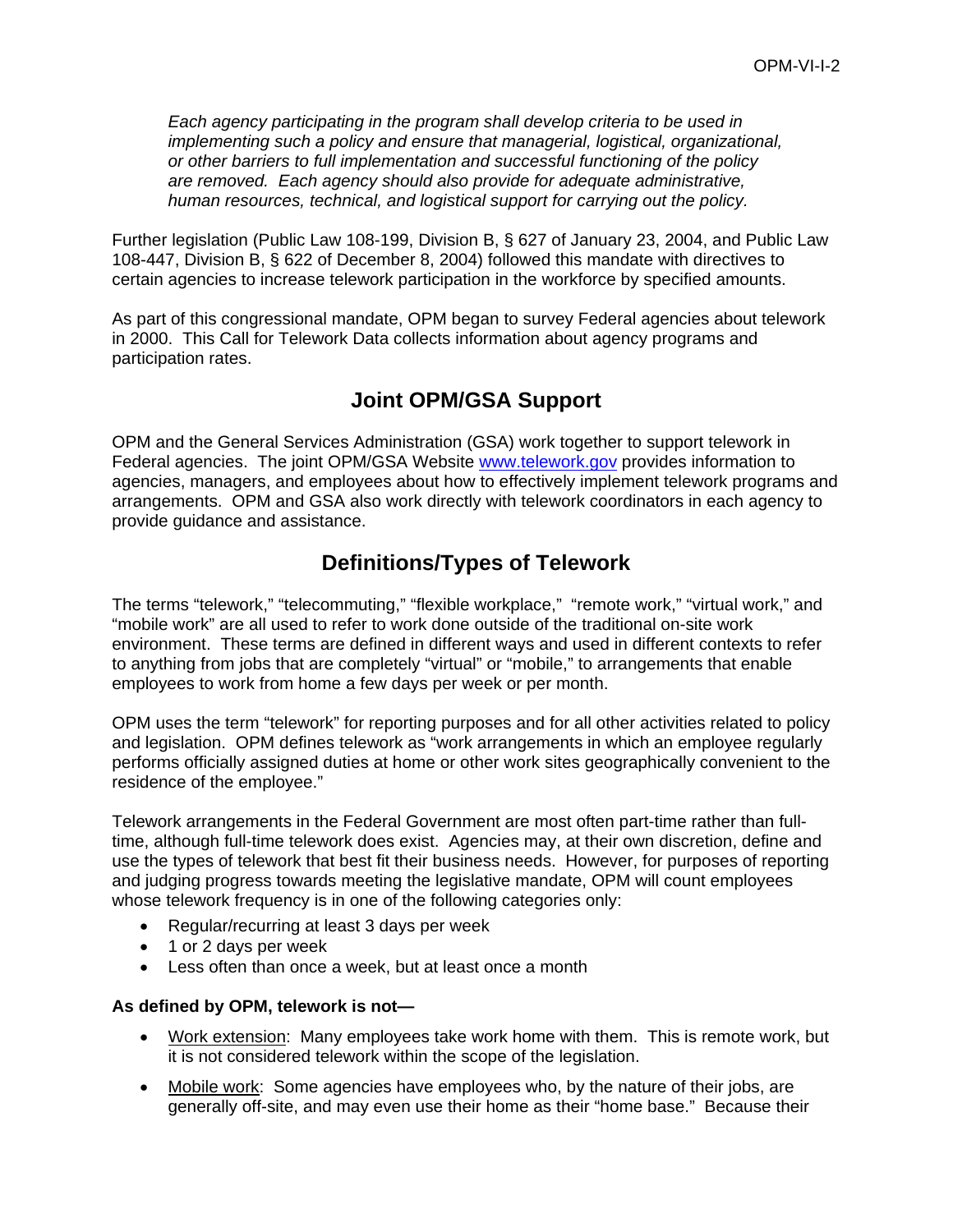work requires this setup and they travel much of the time, they are not considered teleworkers. This is different from "hoteling" arrangements, in which frequent teleworkers use shared space when they are on-site.

Telework is not an employee right. Federal law requires agencies to have telework programs, but does not give individual employees a legal right to telework.

# **Sustaining a Successful Telework Program – A Manager's Perspective**

# **What's in it for me?**

### **Compliance with the Mandate**

As described in **Legislative Background**, telework should be implemented to the maximum extent possible.

### **Human Capital Management Tool**

Telework, like other flexibilities, can assist managers in attracting, recruiting, and retaining the best possible workforce. In addition, by decreasing employee commute times and other work/life stressors, telework can help make employees more effective in their jobs. Telework may also be used as a reasonable accommodation for disability.

### **Emergency Response**

Integrating work fully into an organization's operations and culture can help maintain critical functionality in the event of an emergency.

# **The Basics**

## **Know Your Telework Coordinator**

Each agency should designate a telework coordinator who acts as the key contact for policy and program questions. Managers should maintain frequent contact with their telework coordinator to ensure the agency's policy and procedures are properly applied and to ensure they are aware of the full range of support and resources available to them.

#### **Know Your Policy and Procedures**

As detailed in §359 of Public Law 106-346, all agencies must have a telework policy. Managers should familiarize themselves and their employees with their agency's policy to ensure they are in compliance with its requirements. Most agency policies will include additional procedures for establishing telework agreements, obtaining equipment, etc.

In addition, all agencies should have policies on information systems and technology security (see **Security**), and managers must ensure their equipment choices and telework agreements comply with this policy. Information security includes protection of sensitive "hard-copy" files and documents.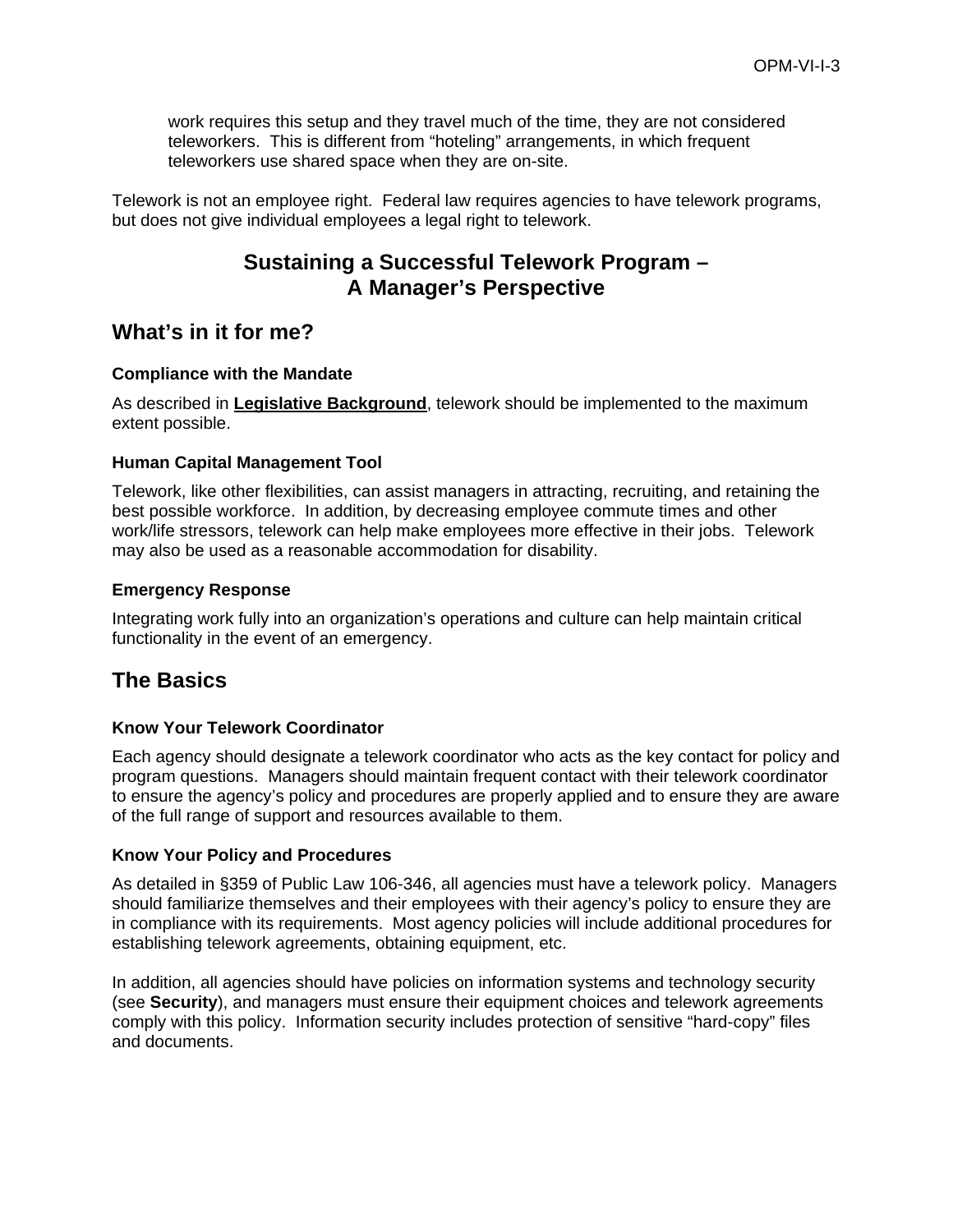### **Participate in Training**

OPM offers online telework training for employees and managers, which can be accessed via the joint OPM/GSA Website [http://telework.gov/tools\\_and\\_resources/training/index.aspx.](http://telework.gov/tools_and_resources/training/index.aspx) In addition, many agencies offer telework training, and telework coordinators are available to consult with managers.

Information technology security training, administered at the agency level, is mandatory (see **Security**), and managers must ensure teleworkers complete this training and understand their responsibilities in safeguarding work-related information.

# **How To Be an Effective Telework Manager**

To comply with the legislation, managers must be committed to using telework to the fullest extent possible. Beyond the basic requirements outlined above, managerial skill, participation, and support can make telework a real asset to an organization. To effectively implement a telework program, managers should accomplish the following:

### **Determine Employee Eligibility**

Generally, agencies have discretion to determine telework eligibility criteria for their employees. These criteria should be detailed in agency policy. Individual managers should assess who is and who is not eligible in their workgroup based on these eligibility guidelines and any applicable collective bargaining agreements. Some agencies may provide managers additional discretion in deciding whether to grant or deny a request to telework from an eligible employee, based on additional factors such as staffing or budget.

All employees are considered eligible for telework except the following:

- Employees whose positions require, on a daily basis (i.e., every work day), **direct handling of secure materials** or **on-site activity** that cannot be handled remotely or at an alternative worksite, such as face-to-face personal contact in some medical, counseling, or similar services; hands-on contact with machinery, equipment, vehicles, etc.; or other physical presence/site dependent activity, such as forest ranger or guard duty tasks; and
- Employees whose last performance rating of record (or its equivalent) is below *fully successful* (or the agency's equivalent) or whose conduct has resulted in disciplinary action within the last year. (NOTE: Agencies may require a rating of record higher than *fully successful* for eligibility, but must still report as eligible all employees rated *fully successful* or higher.)

#### **Understand and Assess the Needs of the Workgroup**

Telework is often implemented piecemeal, rather than strategically, as individuals request arrangements. This reactive approach carries the risk of raising fairness issues, with decisions about telework arrangements being made on a first-come, first-served basis. Telework should be implemented strategically, taking into account the needs and work of the group, rather than granting or denying telework requests one by one. Employees should participate in the process and may be asked to help formulate possible solutions to issues that may arise.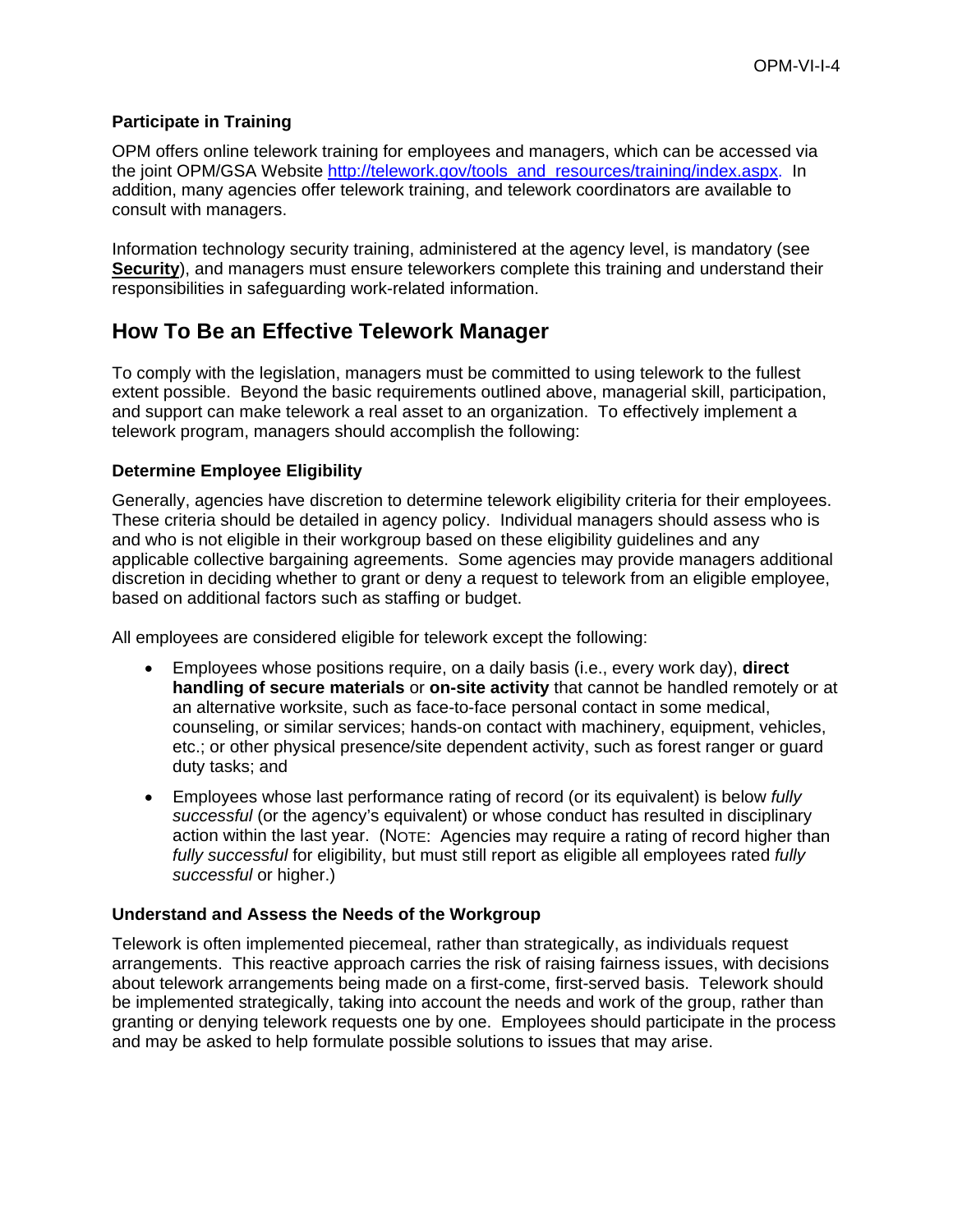### **Create Signed Agreements**

The teleworker and his or her manager should enter into a written agreement for every type of telework, whether the employee teleworks regularly or not. The parameters of this agreement are most often laid out by the agency policy and/or collective bargaining agreement, but should include certain key elements (see **How To Be an Effective Teleworker**). Most importantly, the agreement should be signed and dated by the manager. Managers should keep copies of all telework agreements on file.

Telework agreements are living documents and should be revisited by the manager and teleworker and re-signed regularly, preferably at least once a year. At a minimum, new telework agreements should be executed when a new employee/manager relationship is established.

OPM strongly recommends any individuals asked to telework in the case of a Continuity of Operations (COOP) event or a pandemic health crisis have a telework agreement in place that provides for such an occurrence. Such individuals also should practice teleworking on a regular basis as much as possible.

#### **Base Denials on Business Reasons**

Telework requests may be denied and telework agreements may be terminated. Telework is not an employee right, even if the employee is considered "eligible" by OPM standards and/or the individual agency standards.

Denial and termination decisions must be based on business needs or performance, not personal reasons. For example, a manager may deny a telework agreement if, due to staffing issues, an employee who otherwise has portable duties must provide on-site office coverage. In this case, and whenever applicable, the denial or termination should include information about when the employee might reapply, and also if applicable, what actions the employee should take to improve his or her chance of approval. Denials should be provided in a timely manner. Managers should also review the agency's negotiated agreement(s) and telework policy to ensure they meet any applicable requirements.

Managers should provide affected employees (and keep copies of) signed written denials or terminations of telework agreements. These should include information about why the arrangement was denied or terminated. OPM tracks the numbers of agreements denied and/or terminated, as well as the reasons for such an action; therefore, copies should be given to the agency telework coordinator as well.

Bargaining unit employees may file a grievance about the denial or cancellation of a telework agreement through the negotiated grievance procedure.

#### **Use Good Performance Management Practices**

Managers often ask, "How do I know what my employees are doing when I can't see them?" Performance standards for off-site employees are the same as performance standards for onsite employees. Management expectations of a teleworker's performance should be clearly addressed in the telework agreement. As with on-site employees, teleworkers must, and can, be held accountable for the results they produce. Good performance management techniques practiced by a manager will mean a smooth, easy transition to a telework environment. Resources for performance management are available from OPM at [www.opm.gov/perform](http://www.opm.gov/perform).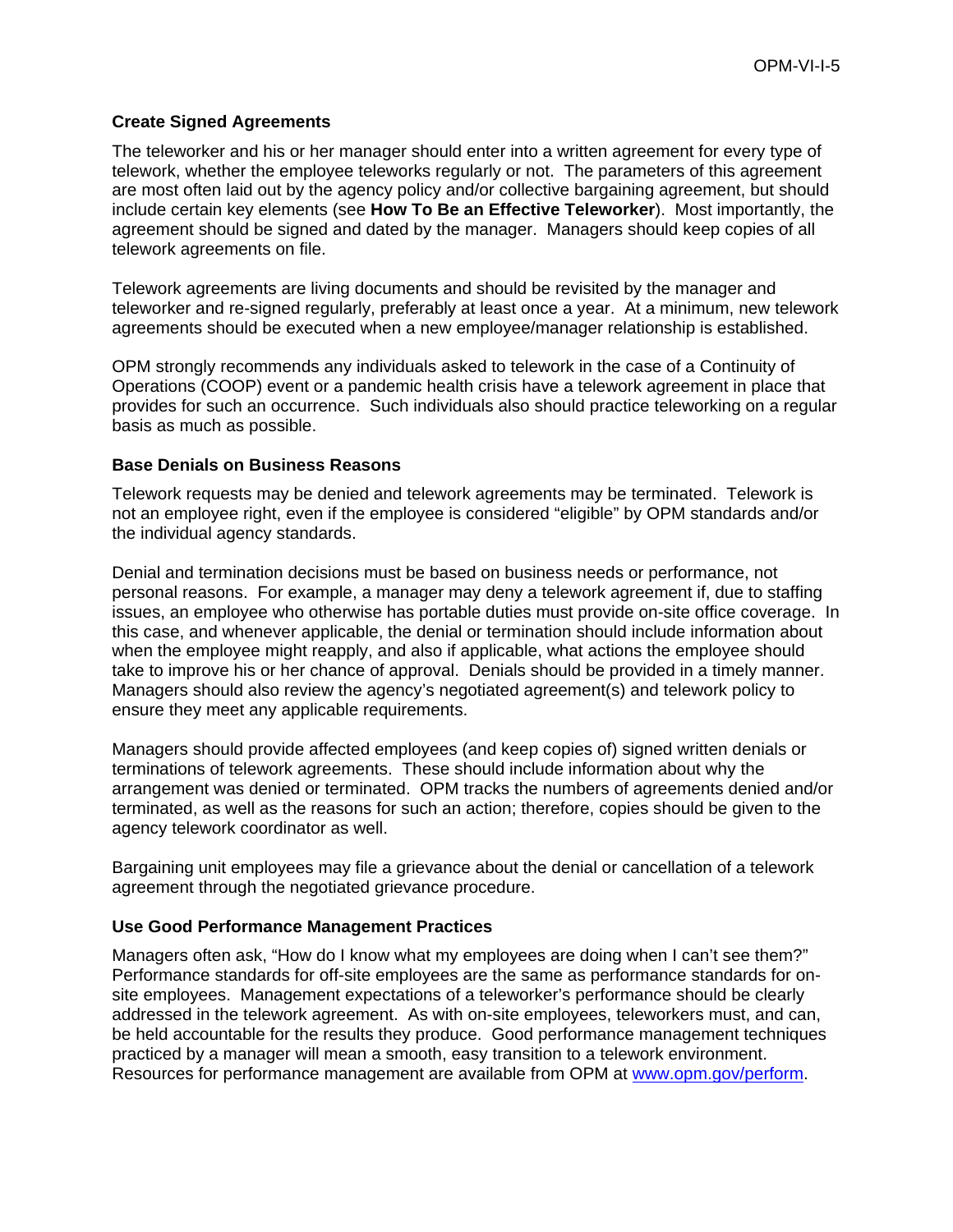## **Communicate Expectations**

The telework agreement (see **How To Be an Effective Teleworker** for key elements) provides a framework for the discussion that needs to take place between the manager and the employee about expectations. For both routine and emergency telework, this discussion is important to ensure the manager and the employee understand each other's expectations around basic issues such as the following:

- How will the manager know the employee is present? (Signing in, signing off procedures may be needed.)
- How will the manager know the work is being accomplished?
- What technologies will be used to maintain contact?
- What equipment is the agency providing? What equipment is the teleworker providing?
- Who provides technical assistance in the event of equipment disruption?
- What will the weekly/monthly telework schedule be? How will the manager and coworkers be kept updated about the schedule? Do changes need to be pre-approved?
- What will the daily telework schedule be? Will the hours be the same as in the main office, or will they be different?
- What are the physical attributes of the telework office, and do they conform to basic safety standards? (Use a safety checklist.)
- What are the expectations for availability (phone, e-mail, etc.)?
- What is the expectation regarding the amount of notice (if any) given for reporting to the official worksite, and how will such notice be provided?
- How is a telework agreement terminated by management or an employee?

### **Facilitate Communication With All Members of the Workgroup**

Teleworking and non-teleworking employees must understand expectations regarding telework arrangements, including coverage, communication, and responsibilities. Although individual teleworkers must take responsibility for their own availability and information sharing, managers should ensure methods are in place to maintain open communication across the members of a workgroup.

## **Remain Equitable in Assigning Work and Rewarding Performance**

Managers should avoid distributing work based on "availability" as measured by physical presence, and avoid the pitfall of assuming someone who is present and looks busy is actually accomplishing more work than someone who is not on-site. Good performance management practices are essential for telework to work effectively and equitably.

#### **Make Good Decisions About Equipment**

In Federal Management Regulation (FMR) Bulletin 2006-B3, Guidelines for Alternative Workplace Arrangements (a link is available at [www.telework.gov](http://www.telework.gov/) ), GSA provides guidelines for the equipment and support an agency may provide teleworkers. Generally, decisions are made by the agency or by individual managers regarding the ways in which teleworkers should be equipped. Managers should familiarize themselves with these guidelines and also with their agency's policy on equipment. Within those constraints, the challenge for managers is finding the right balance of budget, security, and effectiveness. Factors to consider include technology needs based on the work of the employee, agency security requirements, and budget constraints.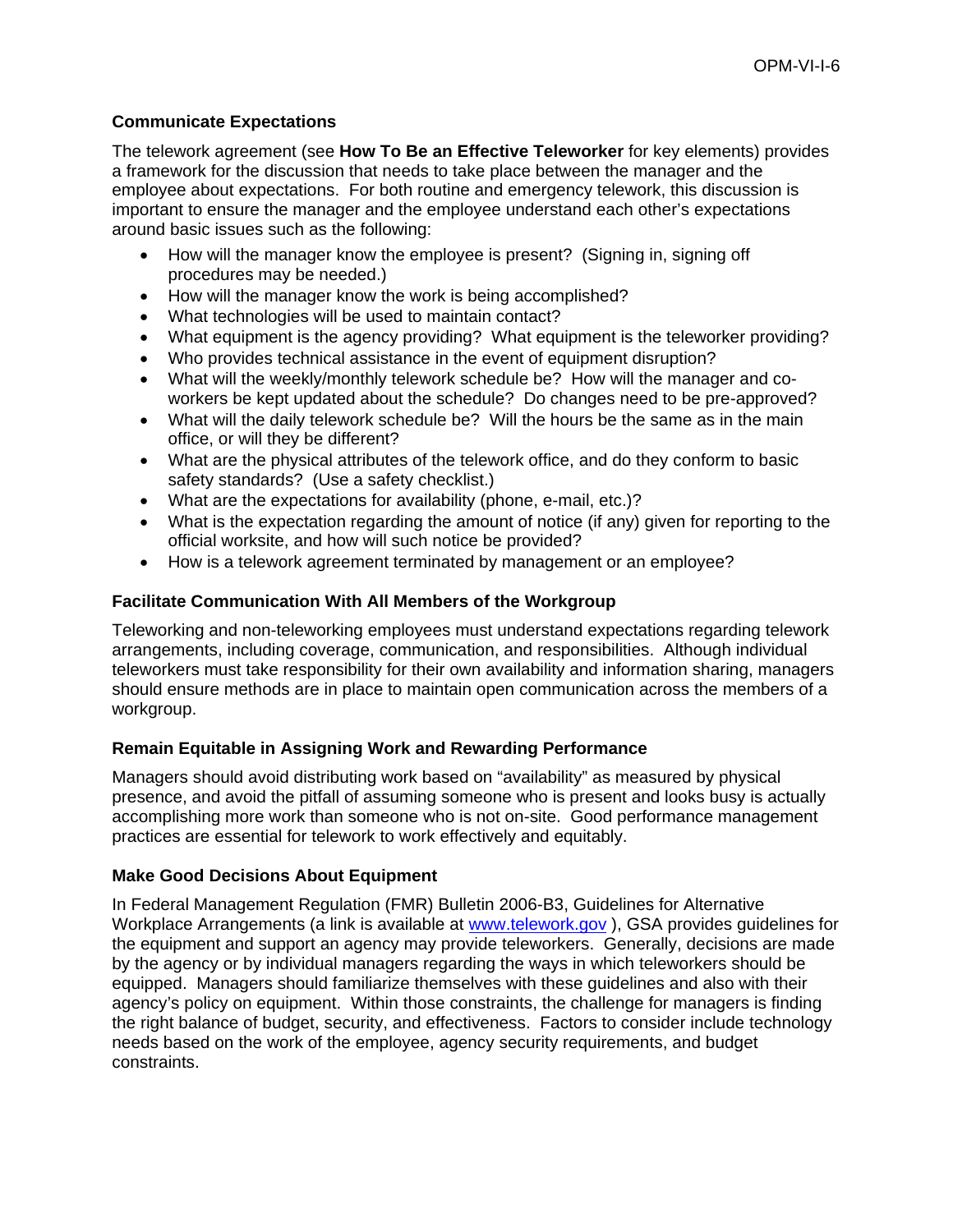### **Practice, Practice, Practice**

The success of an organization's telework program depends on regular, routine use. Experience is the only way to enable managers, employees, IT support, and other stakeholders to work through any technology, equipment, communications, workflow, and associated issues that may inhibit the transparency of remote work. Individuals expected to telework in an emergency situation should, with some frequency, telework under non-emergency circumstances as well.

# **The Bottom Line**

### **Managers MUST—**

- Implement routine telework in their organization to the fullest extent possible
- Treat employees equitably and fairly in implementing telework in their organization
- Identify eligible and ineligible employees using established agency criteria
- Include telework in COOP and other emergency response planning

### **Managers MAY NOT—**

- Under normal circumstances, require that an employee work from home
- Terminate a telework agreement for reasons other than business or performance reasons

#### **Managers MAY—**

- Require an employee to work at an alternative worksite (e.g., a telework center) within the employee's commuting area
- Terminate a telework agreement for business reasons, e.g., an employee's poor performance or a change in the nature of the work

# **Sustaining a Successful Telework Arrangement – An Employee's Perspective**

# **What's in it for me?**

#### **Work/life Balance**

Telework gives employees more flexibility in meeting personal and professional responsibilities.

#### **Stress Reduction**

Telework can help make life less stressful overall by reducing commuting time and adding to discretionary time, thus reducing commuting stress.

## **Freedom From Office Distractions**

Offices can be busy places, especially in environments where employees work in cubicles. Distractions are plentiful. Many employees find they are able to focus and be more productive when they telework.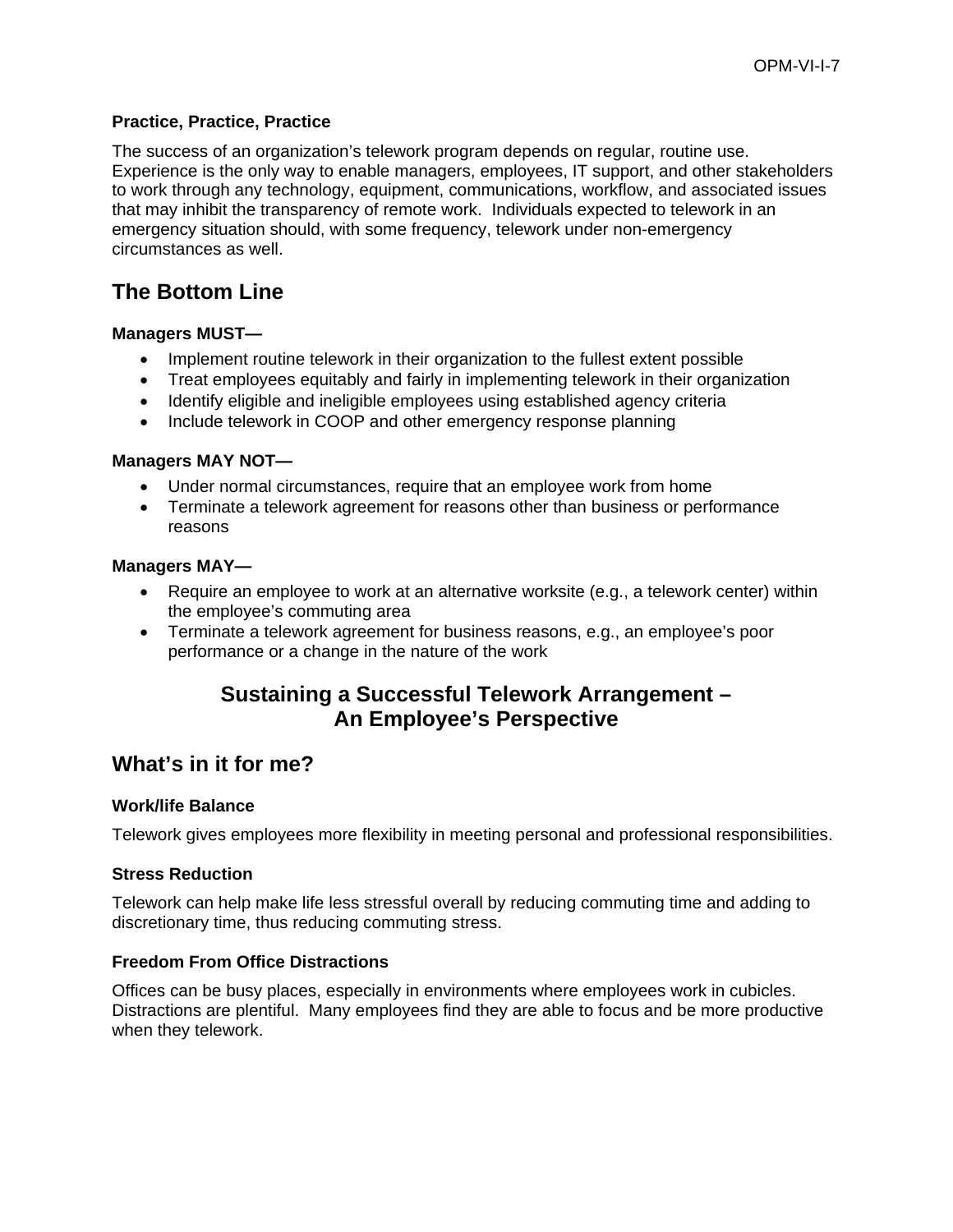# **Engagement**

When employees feel they have greater control over their work, they tend to feel more committed to their organizations.

# **The Basics**

### **Know Your Telework Coordinator**

All agencies must designate a telework coordinator who acts as the key contact for policy and program questions. Employees should maintain contact with their telework coordinator for support and assistance as well as to ensure they follow the agency's policy and procedures.

## **Know Your Agency's Policy and Procedures**

As required by Public Law 106-346, § 359, all agencies must have a telework policy. Employees should familiarize themselves with this policy to ensure they are in compliance with its requirements. Most agency policies will include procedures to be followed for establishing telework arrangements, obtaining equipment, etc.

In addition, employees need to work with their managers and information technology (IT) support to ensure their equipment choices and telework agreements comply with their agency's policy on information systems and technology security (see **Security**). This includes the protection of sensitive files and documents needed for work.

### **Participate in Training**

OPM offers online teleworker training, which can be accessed via the joint OPM/GSA Website at [http://telework.gov/tools\\_and\\_resources/training/index.aspx](http://telework.gov/tools_and_resources/training/index.aspx). In addition, many agencies offer various types of training. Some training may be required for participation in a telework program.

Information technology security training, administered at the agency level, is mandatory (see **Security**). Teleworkers must complete this training and understand their responsibilities in safeguarding work-related information.

# **How To Be an Effective Teleworker**

#### **Conduct an Honest Self-Assessment**

A successful telework arrangement starts with a good self-assessment. Employees should consider the following factors in making an honest determination about their telework capabilities:

- Sufficient portable work for the amount of telework being proposed
- Ability to work independently, without close supervision
- Comfort with the technologies, if any, needed to telework
- Good communication with manager, co-workers, and customers that will enable a relatively seamless transition from on-site to off-site
- Telework office space conducive to getting the work done
- Dependent care (i.e., child care, elder care, or care of any other dependent adults) arrangements in place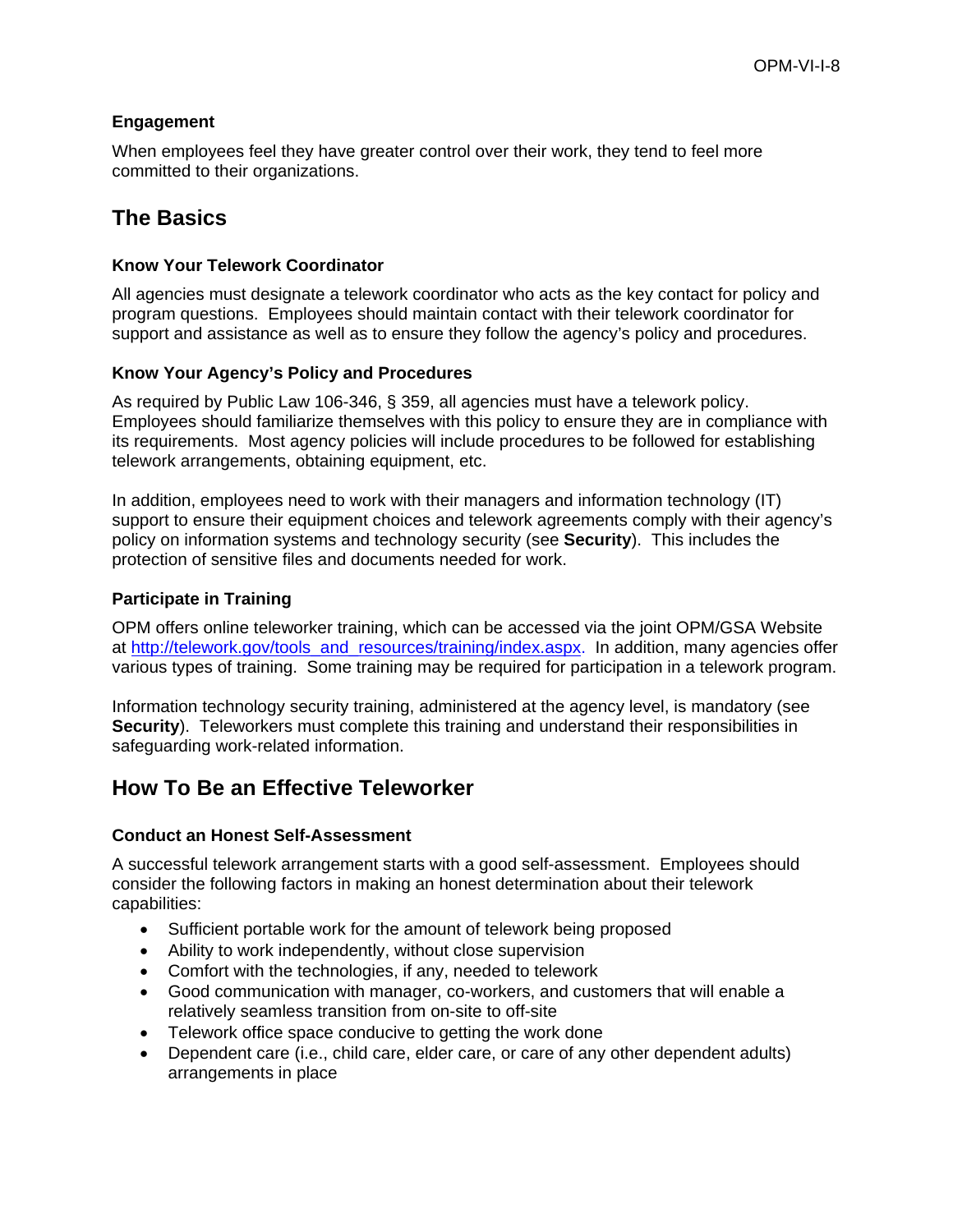• Ability to be flexible about the telework arrangement to respond to the needs of the manager, the workgroup, and the workload

#### **Create a Good Telework Agreement**

A successful telework arrangement also requires a strong foundation. No matter how frequently or infrequently an employee intends to telework, a written agreement should be executed between the employee and manager. Elements of this agreement should include the following:

- Location of the telework office (e.g., home, telework center, other)
- Equipment inventory what the employee is supplying, what the agency is providing, and if applicable, what the telework center is providing
- In general, the job tasks to be performed while teleworking
- Telework schedule
- Telework contact information (e.g., the phone number to use on the telework day)
- Safety checklist certifying the home office meets certain standards (see **Safety**)
- Expectations for emergency telework (specify whether the employee is expected to telework in the case of a COOP event, pandemic health crisis, shutdown of agency operations, etc.)

Telework agreements need to be updated as circumstances change (e.g., if the telework schedule changes). The manager and teleworker should work together to evaluate the arrangement periodically, make changes in the agreement as necessary, and re-sign the document. In the first year this may happen within a few months; thereafter, perhaps annually.

### **Safeguard Information and Data**

Employees must take responsibility for the security of the data and other information they handle while teleworking, as described in **Security.** Employees should—

- Be familiar with, understand, and comply with their agency's information security policies;
- Participate in agency information security training; and
- Maintain security of any relevant materials, including files, correspondence, and equipment, in addition to following security protocols for remote connectivity. Depending on the sensitivity of the information being handled, the home office may need to include security measures such as locked file cabinets, similar to what may be used in the worksite

### **Plan the Work**

Employees who telework should assess the portability of their work and the level of technology available at the remote site as they prepare to telework. Employees will need to plan their telework days to be as productive as possible by considering the following questions:

- What files or other documents will I need to take with me when I leave my regular workplace the day before teleworking?
- What equipment will I need to take?
- Who needs to be notified that I will be teleworking?
- What other steps should I take before I leave my office? (e.g., forwarding the phone)
- In the case of emergency telework, what should I have available at all times at my home office or, if applicable, a telework center, to enable me to be functional without coming on-site to retrieve materials?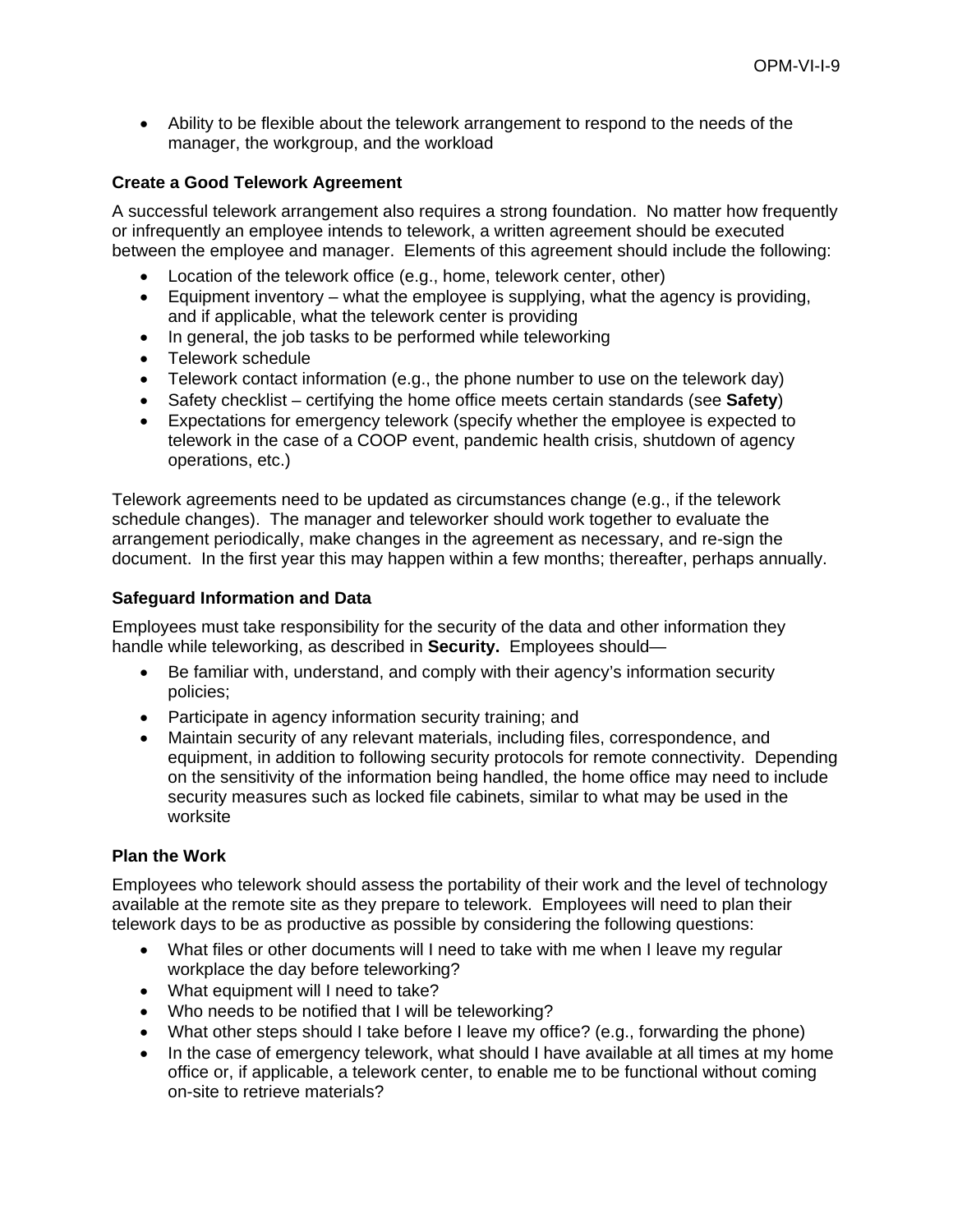# **Manage Expectations and Communication**

Managers are ultimately responsible for the effective functioning of the workgroup. Nevertheless, teleworkers should help manage the group's expectations and their own communication in order to avoid any negative impact from their arrangement. Issues that should be addressed include the following:

- Backup: Even with very portable work there are inevitably instances where physical presence is required and a co-worker may need to step in. Co-worker backup should be planned, it should not be onerous, and it should be reciprocal. Cross-training of staff has broad organizational benefits and should be a management priority.
- On-the-spot assistance: Teleworkers may occasionally need someone who is physically in the main office to assist them (e.g., to fax a document or look up information). Again, these arrangements should not be unduly burdensome; a "buddy system" between teleworkers may be the least disruptive solution.
- Communication with manager: The manager must be kept apprised of the teleworker's schedule, how to make contact with the teleworker, and the status of all pending work.
- Communication with co-workers: Co-workers must be informed about the appropriate handling of telephone calls or other communications that are the teleworker's responsibility.

# **The Bottom Line**

## **Teleworkers MUST—**

- Comply with the security and telework policies of their agency
- Take responsibility for ensuring the success of their arrangement
- Notify the manager of any changes in their situation that may affect the arrangement

#### **Teleworkers MAY NOT—**

- Assume a telework arrangement is permanent
- Use telework as a substitute for child or other dependent care

#### **Teleworkers MAY—**

• Use appropriate grievance procedures if they believe their telework request or agreement was wrongfully denied or terminated. Telework requests or agreements may be denied or terminated only for business reasons, and managers must provide written justification to the affected employee.

# **Safety**

Teleworkers must address issues of their own personal safety to be effective while teleworking from a home office. This is not an issue in telework centers, where appropriate workstations are provided.

Government employees causing or suffering work-related injuries and/or damages at the alternative worksite (home, telework center, or other location) are covered by the Military Personnel and Civilian Employees Claims Act, the Federal Tort Claims Act, or the Federal Employees' Compensation Act (workers' compensation), as appropriate.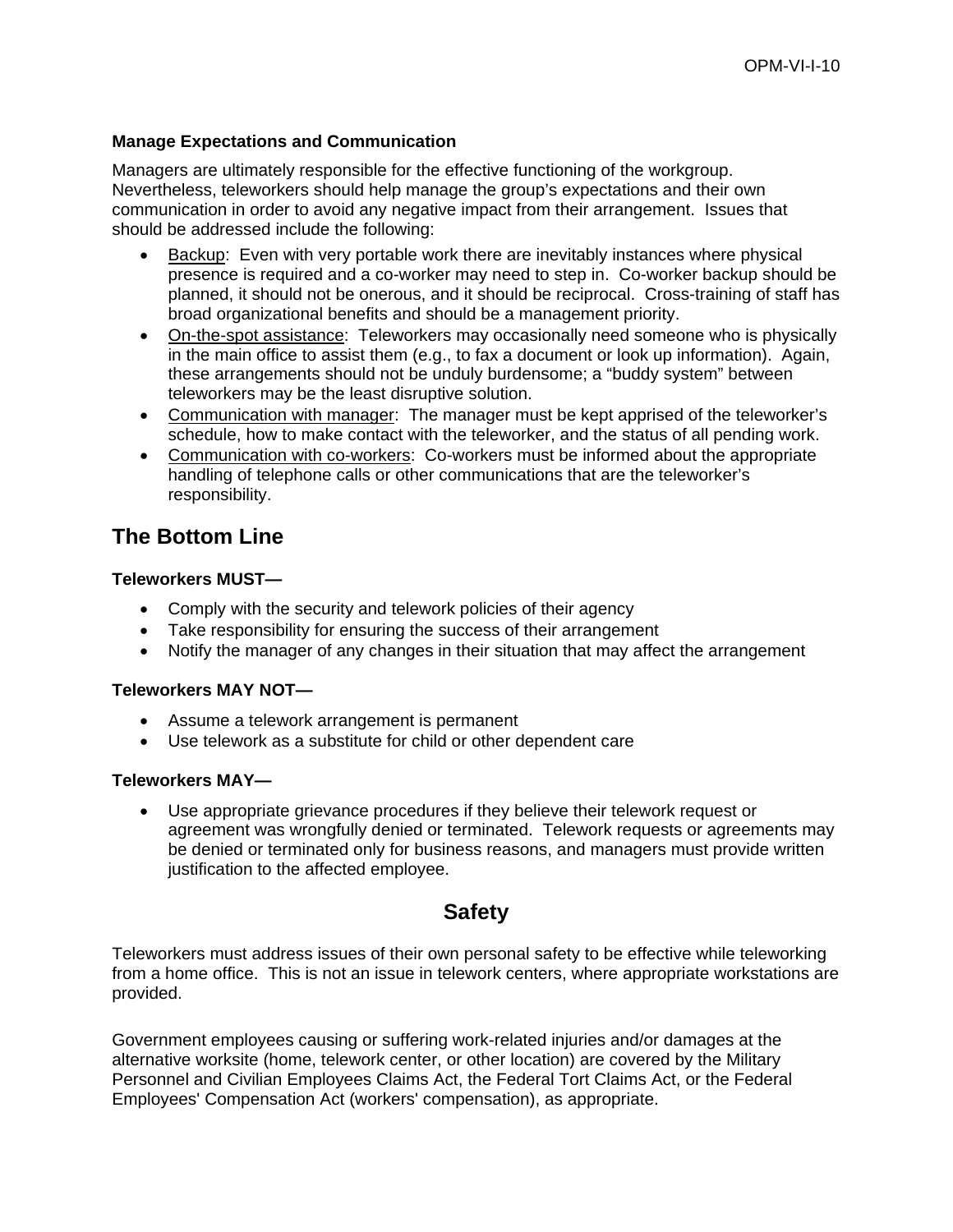# **Manager Safety Responsibilities**

- Review safety checklist with teleworker.
- Depending on agency policy, managers may have the authority to visit home offices, with advance notice to the teleworker.

# **Teleworker Safety Responsibilities (for home-based telework)**

- Provide appropriate telework space, with ergonomically correct chair, desk, and computer equipment.
- Complete safety checklist certifying the space is free from hazards. This checklist is not legally binding, but details management expectations and, if signed, assumes compliance.
- Immediately report any work-related accident occurring at the telework site and provide the supervisor with all medical documentation related to the accident. It may be necessary for an agency representative to access the home office to investigate the report.

# **Security**

(Note: This guidance is subject to change to incorporate pertinent information from the June 23, 2006, Office of Management and Budget (OMB) memo, "Protection of Sensitive Agency Information" <http://www.whitehouse.gov/omb/memoranda/fy2006/m06-16.pdf>.)

Federal employees and their managers are responsible for the security of Federal Government property and information, regardless of their work location. Agency security policies do not change and should be enforced at the same rigorous level when employees telework as when they are in the office.

The Federal Information Security Management Act of 2002 (FISMA) defines information security as protecting information and information systems from unauthorized access, use, disclosure, disruption, modification, or destruction in order to provide—

- (A) integrity, which means guarding against improper information modification or destruction and includes ensuring information nonrepudiation and authenticity;
- (B) confidentiality, which means preserving authorized restrictions on access and disclosure, including means for protecting personal privacy and proprietary information; and
- (C) availability, which means ensuring timely and reliable access to and use of information.

As in the main office, security measures should cover not only information systems and technology, but all aspects of the information systems used by the employee, including paper files, other media, storage devices, and telecommunications equipment (e.g., laptops, PDAs, and cell phones). Employees who telework from home need to keep Government property and information safe, secure, and separated from their personal property and information.

Agencies managing or operating records systems are required by the Privacy Act of 1974 and other relevant laws and regulations to issue rules for maintaining the security of information contained in those records, whether the information is maintained in electronic or paper form. Managers and employees must follow these rules whenever they are accessing this information,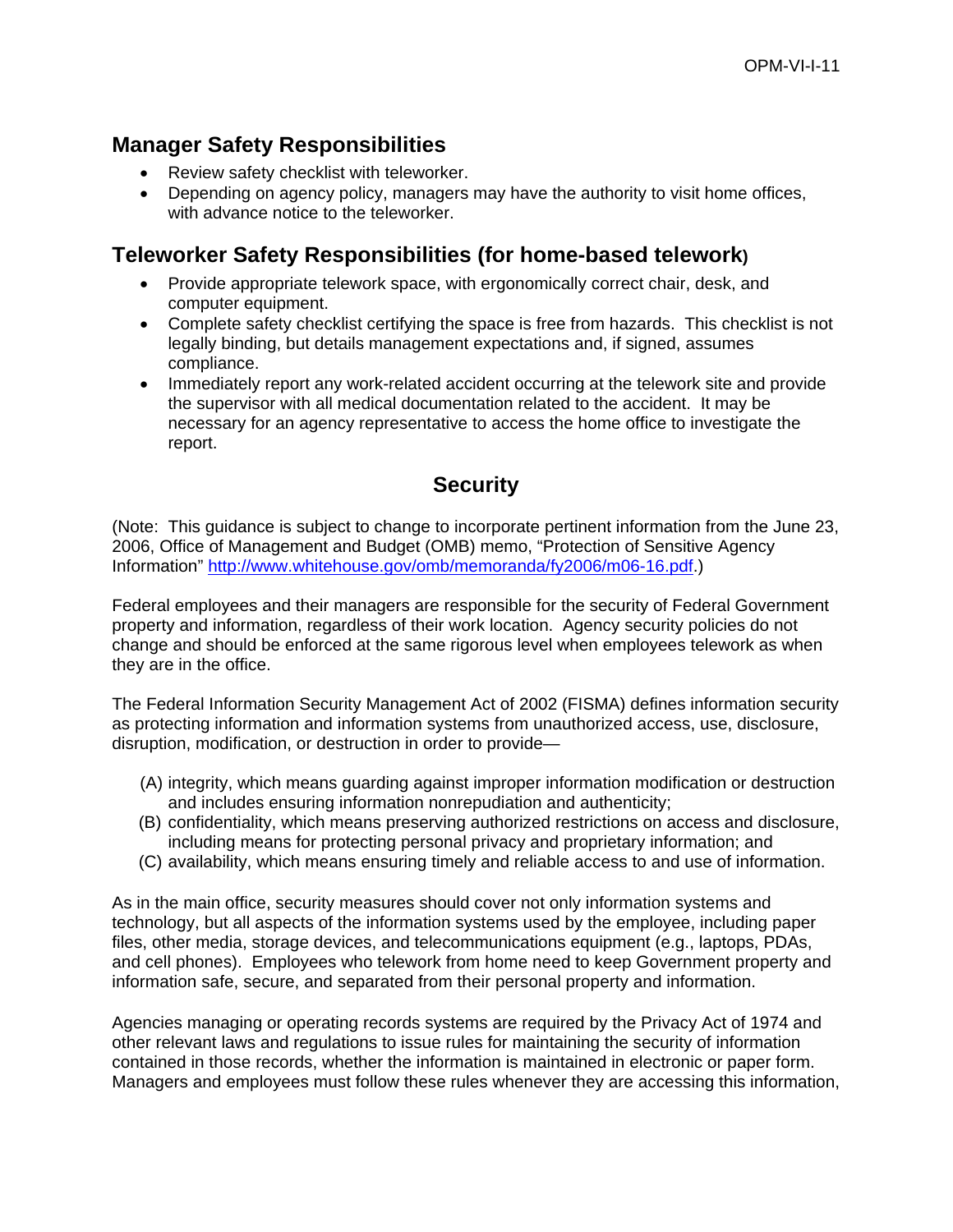whether they are working from home, at another remote location, or at their regular duty station. For example, OPM regulates access and use of Government personnel records as follows:

Section 293.106(a) of title 5, Code of Federal Regulations, mandates that "[a]ll persons whose official duties require access to and use of personnel records be responsible and accountable for safeguarding those records and for ensuring that the records are secured whenever they are not in use or under the direct control of authorized persons. Generally, personnel records should be held, processed, or stored only where facilities and conditions are adequate to prevent unauthorized access."

Under 5 CFR 293.108, "Office and agency employees whose official duties involve personnel records shall be sensitive to individual rights to personal privacy and shall not disclose information from any personnel record unless disclosure is part of their official duties or required by executive order, regulation, or statute (e.g., required by the Freedom of Information Act, 5 U.S.C. 552)." Also, "[a]ny Office or agency employee who makes a disclosure of personnel records knowing that such disclosure is unauthorized, or otherwise knowingly violates these regulations, shall be subject to disciplinary action and may also be subject to criminal penalties where the records are subject to the Privacy Act (5 U.S.C. 552a)."

Each Executive agency must develop a Federal information systems security awareness and training plan and provide role-specific security training to employees as required by 5 CFR 930.301. The regulations advise agencies to follow the guidance published by the National Institute of Standards and Technology (NIST).

NIST publications include Special Publication 800-50, "Building an Information Technology Security Awareness and Training Program," which provides a blueprint for developing agencyspecific security awareness and training materials. NIST advises agencies that users of information systems must—

- Understand and comply with agency security policies and procedures;
- Be appropriately trained in the rules of behavior for the systems and applications to which they have access;
- Work with management to meet training needs;
- Keep software/applications updated with security patches; and
- Be aware of actions they can take to better protect their agency's information. These actions include, but are not limited to, proper password usage, data backup, proper antivirus protection, reporting any suspected incidents or violations of security policy, and following rules established to avoid social engineering attacks and rules to deter the spread of spam or viruses and worms.

Special Publication 800-50 recommends addressing these topics in agency security awareness campaigns. Other topics may include accessing unknown email and attachments, dealing with spam, protecting against "shoulder surfing (i.e., someone reading a document or a computer screen from behind the user)," physical protection of data (e.g., from water, fire, dust or dirt, physical access), inventory and property transfer, personal use of systems at work and home, use of encryption, transmission of sensitive/confidential information, laptop security, and personally-owned systems and software.

In Special Publication 800-46, "Security for Telecommuting and Broadband Communications," NIST helps Federal agencies address security issues by providing recommendations on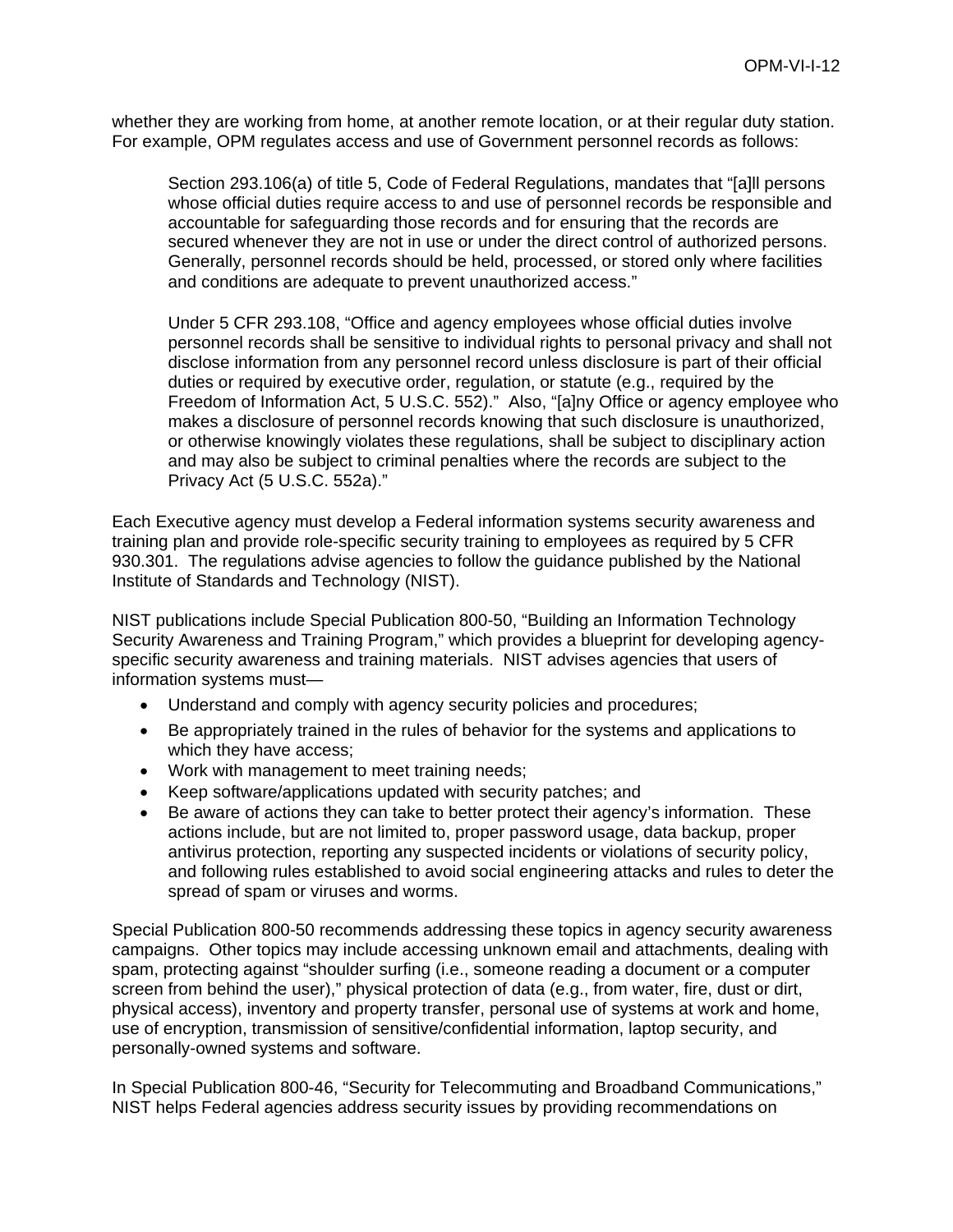securing a variety of applications, protocols, and networking architectures to be used by teleworkers. NIST recommendations encompass the following five security principles:

- All home networks connected to the Internet via a broadband connection should have some firewall device installed.
- Web browsers should be configured to limit vulnerability to intrusion.
- Operating system configuration options should be selected to increase security.
- Selection of wireless and other home networking technologies should be in accordance with security goals.
- Federal agencies should provide teleworking users with guidance on selecting appropriate technologies, software, and tools consistent with the agency network and with agency security policies.

Complete texts of these and other NIST publications are available at [http://csrc.nist.gov/publications/nistpubs/.](http://csrc.nist.gov/publications/nistpubs/)

# **Manager Security Responsibilities**

- Thoroughly review all telework agreements to ensure they are in compliance with agency information security policies.
- Ensure employees receive agency information systems security training.
- Work with employees to ensure they fully understand and have the technical expertise to comply with agency requirements.
- Invest in technology and equipment that can support success.
- Work with employees to develop secure systems for potentially sensitive documents and other materials.
- Track removal and return of potentially sensitive materials, such as personnel records.
- Enforce personal privacy requirements for records.

# **Teleworker Security Responsibilities**

- Participate in agency information systems security training.
- Achieve sufficient technical proficiency to implement the required measures.
- Provide a high level of security to any personal or private information accessed at the telework site or transported between locations.
- Remain sensitive to individual rights to personal privacy.
- Comply with agency policies and with any additional requirements spelled out in the telework agreement.

# **Emergency Response Telework: Continuity of Operations (COOP)**

Telework should be part of all agency emergency planning. Management must be committed to implementing remote work arrangements as broadly as possible to take full advantage of the potential of telework for this purpose and ensure that—

- Equipment, technology, and technical support have been tested
- Employees are comfortable with technology and communications methods
- Managers are comfortable managing a distributed workgroup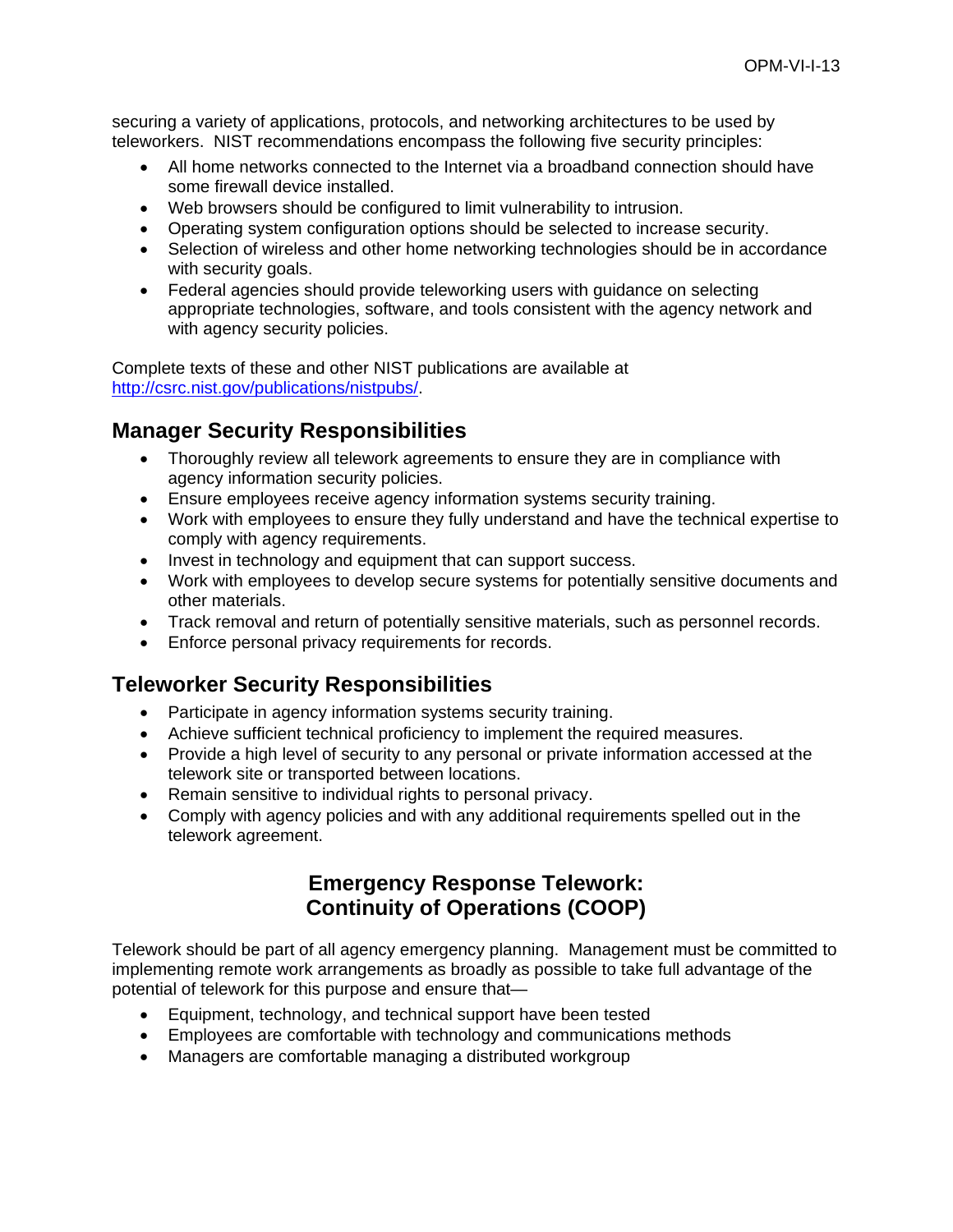In addition, agencies and management should consider investing in and using—

- Teleconferencing, videoconferencing, and other technologies that enable multi-channel communication
- Paperless systems

# **Continuity of Operations (COOP)**

The Federal Emergency Management Agency's Federal Continuity Directive (FDC) 1 defines COOP planning as "an effort within individual agencies to ensure they can continue to perform their Mission Essential Functions (MEFs) and Primary Mission Essential Functions (PMEFs) during a wide range of emergencies, including localized acts of nature, accidents, and technological or attack-related emergencies.

Telework can play a vital role in helping agencies preserve their essential functionality in this environment.

## **Manager COOP Responsibilities**

- Understand the agency COOP plan and management roles in executing the plan.
- Notify employees designated as essential personnel for COOP.
- Communicate expectations both to COOP and non-COOP employees regarding what steps they need to take in case of an emergency.
- Establish communication processes to notify COOP and non-COOP employees of COOP status in the event of an emergency.
- Integrate COOP expectations into telework agreements as appropriate.
- Allow essential personnel who might telework in case of an emergency to telework regularly to ensure functionality.

## **Teleworker COOP Responsibilities**

- Maintain a current telework agreement detailing any COOP responsibilities, as appropriate.
- Practice telework regularly to ensure effectiveness.
- Be familiar with agency and workgroup COOP plans and individual expectations during COOP events.

# **Pandemic**

The National Strategy for Pandemic Influenza Implementation Plan references the benefits of using telework to slow the spread of disease by keeping face-to-face contact to a minimum (often referred to as "social distancing") while maintaining operations as close to normal as possible. Telework can also help agencies retain functionality as infrastructure issues and other challenges make the main worksite difficult to access.

The key to successful use of telework in the event of a pandemic health crisis is an effective routine telework program. As many employees as possible should have telework capability (i.e., current telework arrangements, connectivity, and equipment commensurate with their work needs and frequent enough opportunities to telework to ensure all systems have been tested and are known to be functional). This may entail creative thinking beyond current implementation of telework, drawing in employees who otherwise might not engage in remote access and ensuring their effectiveness as a distributed workforce.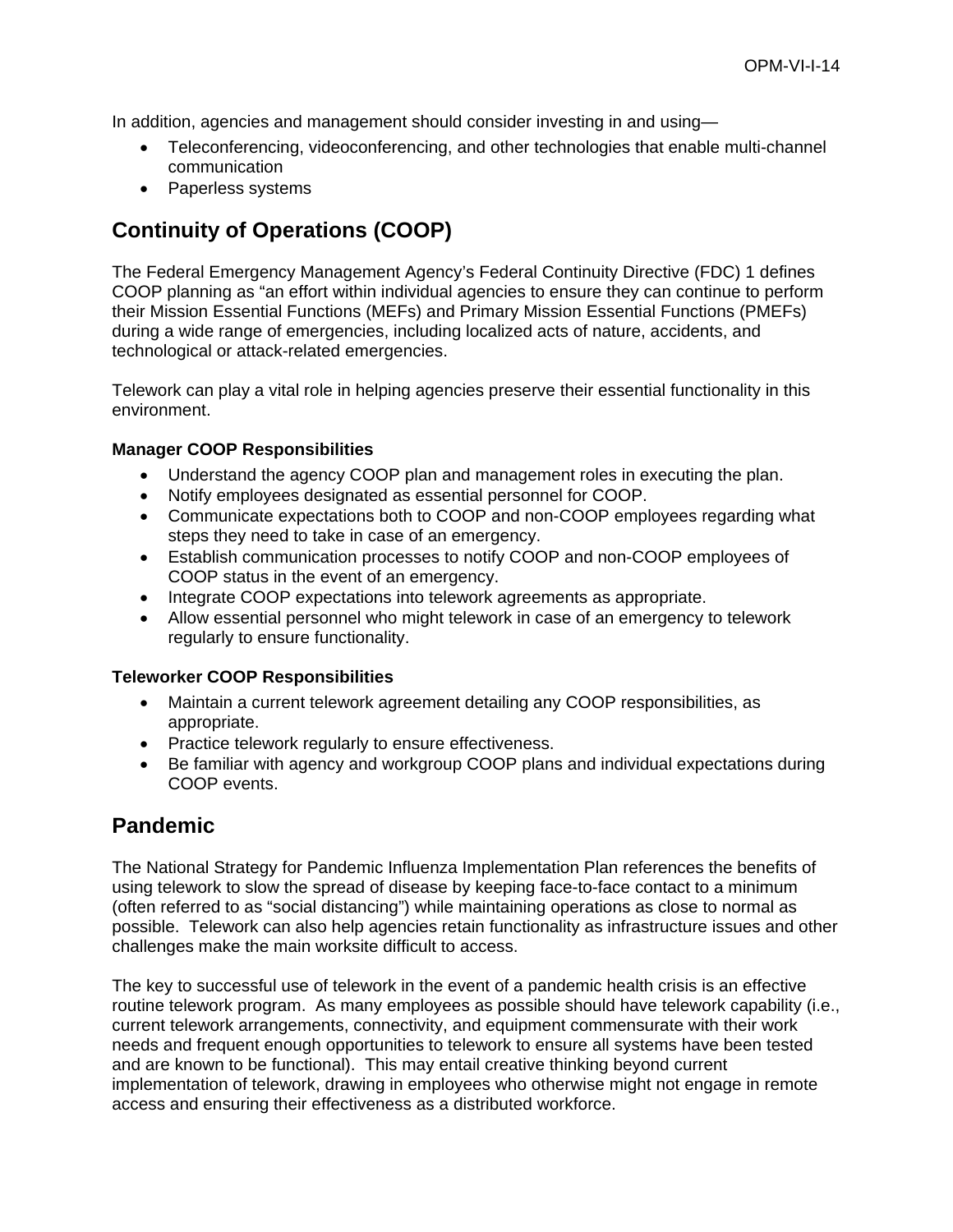### **Manager Pandemic Responsibilities**

- Implement telework to the greatest extent possible in the workgroup so systems are in place to support successful remote work in an emergency.
- Communicate expectations to all employees regarding their roles and responsibilities in relation to remote work in the event of a pandemic health crisis.
- Establish communication processes to notify employees of activation of this plan.
- Integrate pandemic health crisis response expectations into telework agreements.
- With the employee, assess requirements for working at home (supplies and equipment needed for an extended telework period).
- Determine how all employees who may telework will communicate with one another and with management to accomplish work.
- Identify how time and attendance will be maintained.

#### **Teleworker Pandemic Responsibilities**

- Maintain current telework agreement specifying pandemic health crisis telework responsibilities, as appropriate.
- Perform all duties assigned by management, even if they are outside usual or customary duties.
- Practice telework regularly to ensure effectiveness.
- Be familiar with agency and workgroup pandemic health crisis plans and individual expectations for telework during a pandemic health crisis.